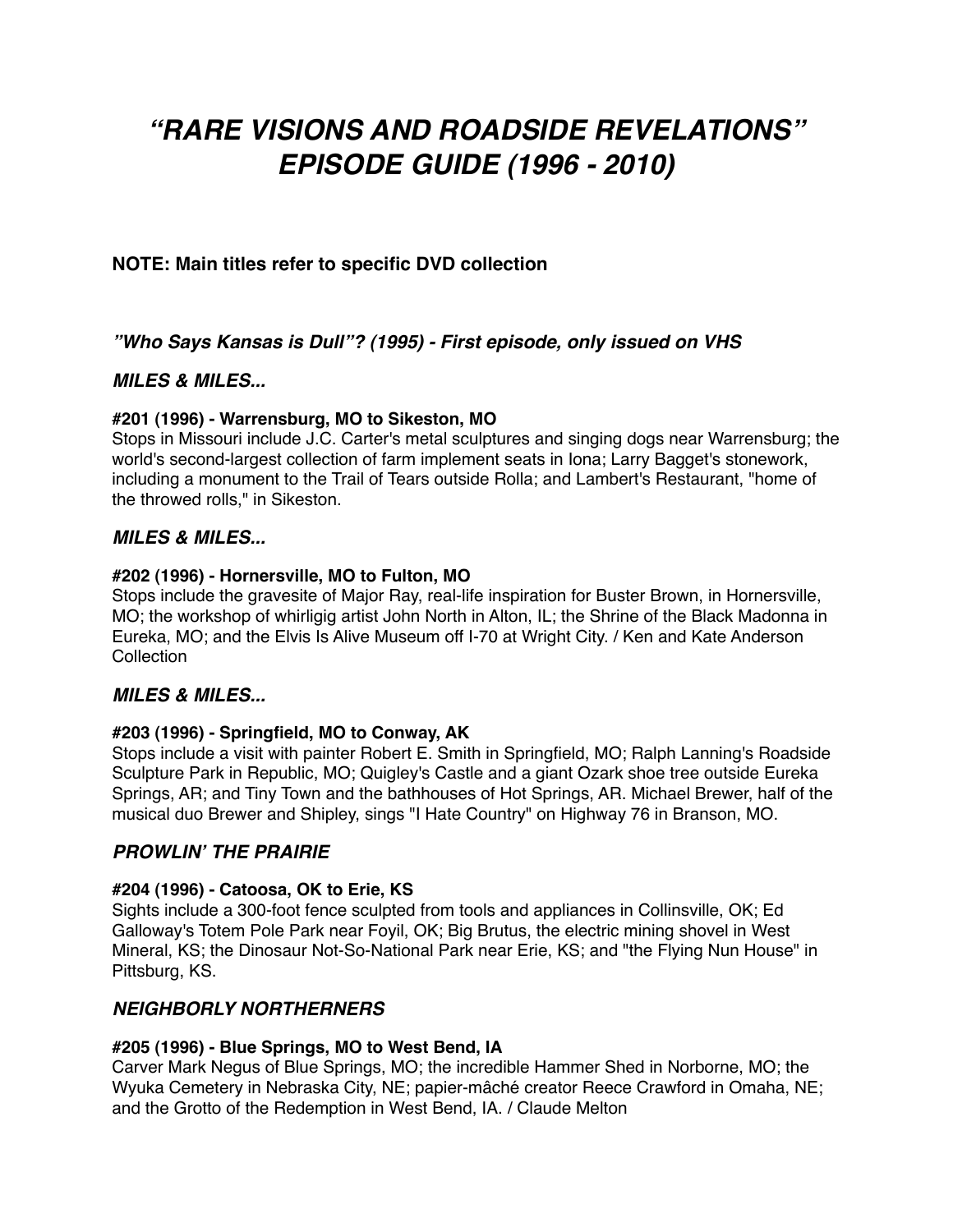# *NEIGHBORLY NORTHERNERS*

### **#206 (1996) - Rochester, MN to Olean, MO**

An itinerary devoted to the visual arts includes visits to chainsaw artist Dan Slaughter of McGregor, IA; the Prairie Moon Sculpture Garden in Cochrane, WI; the Grotto in Dickeyville, WI; art missionary and painter Anthony Yoder of Joetown, IA; and Judy Onofrio, a found-object sculptor from Rochester, MN.

# *PROWLIN***'** *THE PRAIRIE*

### **#301 (1997) - Garnett, KS to Lake Dallas, TX**

Randy, Mike, and Don the Camera Guy begin a journey south with a stop at Hubble's Rubble, a collection of found-object sculptures in Howard, KS. In Oklahoma, they visit the Tom Mix Museum in Dewey, the Big Driller in Tulsa, and a cemetery for circus folk in Hugo. After crossing the Texas state line, they stop at the Pecan Art Museum in Lewisville. / Kirk House

# *MILES & MILES...*

### **#302 (1997) - Austin, TX to Houston, TX**

In Texas, the three road trippers stop at the Cathedral, Vince Hanneman's multi-tiered towers of trash in Austin; stroll through the Sacred Gardens in New Waverly; and marvel at the Beer Can House in Houston. / Dr. Joe Smith / The Orange Show

# *NEIGHBORLY NORTHERNERS*

# **#303 (1997) - Dearborn, MO to Alliance, NE**

Back in the Midwest, Randy, Mike, and Don travel to Dearborn, MO to spend some time with whimsical sculptor Rhett Johnson. Then they travel north to Nebraska to visit Loi Vo and his sculptures made from car bumpers in Lincoln; the World's Largest Time Capsule in Seward; Ole's Big Game Lounge in Paxton; and Carhenge, Alliance's tribute to Stonehenge.

# *TAKIN***'** *IN IT TO THE LAKES*

# **#304 (1997) - Brunswick, MO to Mt. Horeb, WI**

Randy, Mike, and Don track down the elusive "World's Largest Pecan," located in Brunswick, MO. In Illinois, they visit the birthplace of the corn dog in Springfield, tour Charles Smith's yard environment in Aurora, and play miniature golf in a funeral home in Palatine. They begin their exploration of Wisconsin with stops at the Mt. Horeb Mustard Museum and the Painted Forest in Valton.

# *TAKIN***'** *IN IT TO THE LAKES*

### **#305 (1997) - Baraboo, WI to Phillips, WI**

Randy, Mike, and Don marvel at Wisconsin's largest tree before visiting the Grotto Gardens in Rudolph. In Aniwa, they meet a backyard lion tamer. And in Phillips, they find Fred Smith's Wisconsin Concrete Park. / Forevertron / Lisa Stone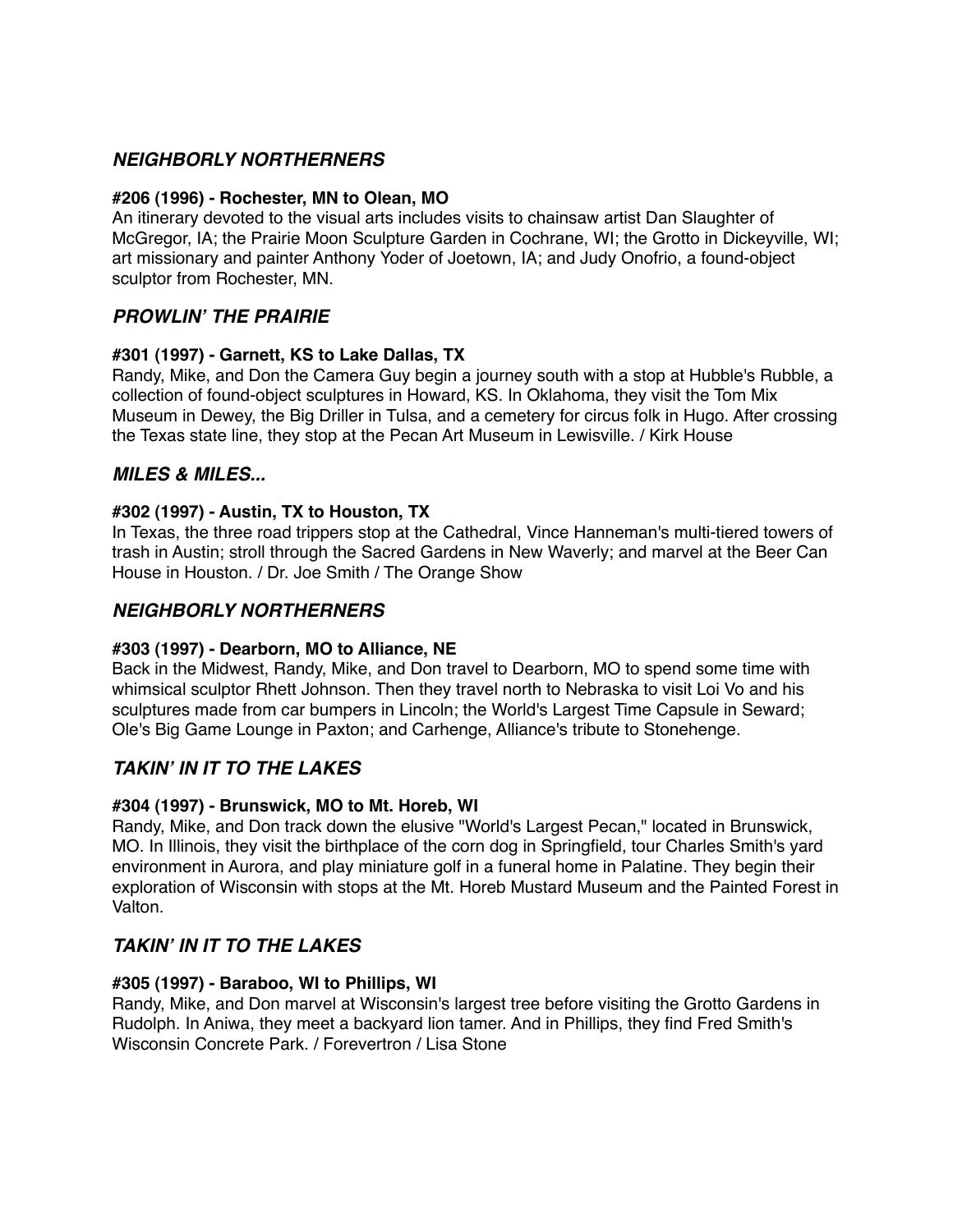# *TAKIN***'** *IN IT TO THE LAKES*

### **#306 (1997) - Haywood, WI to Mitchell, SD**

Wisconsin sights include the Giant Muskie in Hayward, the Wegner Grotto near Cataract, and the World's Largest Six Pack and Paul Hefti's bottle art in LaCrosse. Then it's on to the home of the Jolly Green Giant in Blue Lake, MN and the incredible Corn Palace in Mitchell, SD.

# *PROWLIN***'** *THE PRAIRIE*

### **[#401](http://www.ket.org/tvschedules/episode.php?nola=RVAR++000401) (1999) - Wichita, KS to Amarillo, TX**

The guys make two stops in Kansas, visiting chainsaw artist Gino Salerno of Wichita and Henry's Sculpture Hill in Augusta, then head south. In Oklahoma, they tour the National Lighter Museum in Guthrie and the Muelbacher Bunker in Cheyenne. In Texas, they visit Amarillo's Cadillac Ranch.

# *PROWLIN***'** *THE PRAIRIE*

### **[#402](http://www.ket.org/tvschedules/episode.php?nola=RVAR++000402) (1999) - Mountainair, NM to Beulah, CO**

Stops in the Southwest include Mountainair, NM, home of Rancho Bonito and Clem "Pop" Shaffer's hotel; the Tinkertown Museum in Sandia Park, NM; the Museum of International Folk Art in Santa Fe; and Bishop's Castle in Beulah, CO.

# *SOUTHERN FLAVOR*

### **[#403](http://www.ket.org/tvschedules/episode.php?nola=RVAR++000403) (1999) - St. Louis, MO to Beechgrove, TN**

In St. Louis, the team sees the "Dark Side of the Corn Dog." Then they top it off with the World's Largest Catsup Bottle in Collinsville, IL. In Kentucky, they visit painter Helen LaFrance in Boaz and the Wigwam Village Motel in Cave City. Then it's on to a meeting with J.L. Nippers, a wood butcher from Bell Buckle, TN.

# *SOUTHERN FLAVOR*

### **[#404](http://www.ket.org/tvschedules/episode.php?nola=RVAR++000404) (1999) - Brownsville, TN to Oxford, MS**

The three friends travel to Brownsville, TN on a quest to capture a one-of-a-kind metal sculpture from Billy Tripp. In Memphis, they visit the Center for Southern Folklore, the Crystal Shrine Grotto, and local painter Joe Light.

# *SOUTHERN FLAVOR*

### **[#405](http://www.ket.org/tvschedules/episode.php?nola=RVAR++000405) (1999) - Kosciusko, MS to Rockford, AL**

Mike, Randy, and Don take in rare visions from Viola Hull's house in Kosciusko, MS, then stop for a visit with quilter Yvonne Wells. In Alabama, they have brief encounters with clay painter Jimmie Lee Suddeth of Fayette, the Ave Maria Grotto in Culmin, and the World's Largest Cast Iron Sculpture in Birmingham.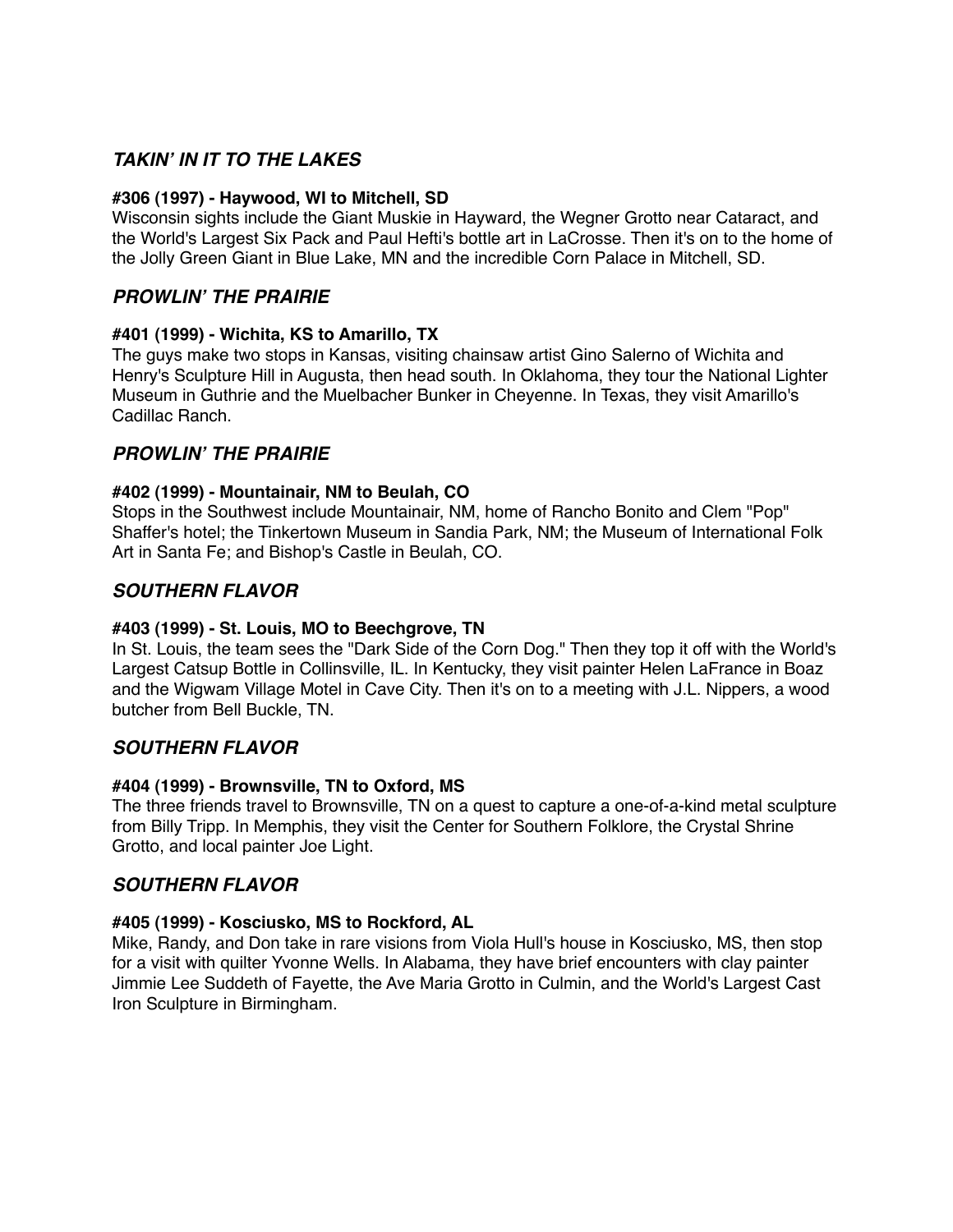# *SOUTHERN FLAVOR*

### **[#406](http://www.ket.org/tvschedules/episode.php?nola=RVAR++000406) (1999) - Prattville, AL to Buena Vista, GA**

The guys begin with Butch Anthony's Alabama Mamma Jamma Car and Woods of Wonder Museum in Pittsview, AL. Other stops featured are the Land of Pasaquan in Buena Vista, GA; W.C. Rice's Cross Garden in Prattville, AL; and the church of Rev. Howard Finster of Summerville, GA.

# *TAKIN***'** *IN IT TO THE LAKES*

### **[#501](http://www.ket.org/tvschedules/episode.php?nola=RVAR++000501) (2000) - Marshall, MO to Woodhull, IL**

The guys pay their respects to Jim the Wonder Dog in Marshall, MO, then honor flower children at the country's only Hippie Memorial in Arcola, IL. From there, it's on to a house made of Fresca bottles, a totem pole carver, and the Jubilee Rock Gardens.

# *TAKIN***'** *IN IT TO THE LAKES*

### **[#502](http://www.ket.org/tvschedules/episode.php?nola=RVAR++000502) (2000) - Arenzville, IL to Redford, MI**

The "burgoo capital of the world," Arenzville, IL; the world's largest wicker chair, Grand Junction, MI; George Zysk's Sign Shrine in Grand Haven; the Traveler's International Restaurant and Tuba Museum in Okemos; and Dmitri Szylak's Disneyland North in Hamtramck. / The Heidelberg Project

# *PROWLIN***'** *THE PRAIRIE*

# **[#503](http://www.ket.org/tvschedules/episode.php?nola=RVAR++000503) (2000) - Fort Riley, KS to Genoa, CO**

The wonders of Kansas include the Atomic Cannon in Fort Riley, a historical lingerie show in Junction City, the mechanical miniatures at the Boyer Gallery in Belleville, the world's largest ball of twine in Cawker City, the Garden of Eden and the Grassroots Art Museum in Lucas, Vera's Tavern in Hunter, and the Hall of Presidential Also Rans in Norton. Crossing the state line, the trip ends at another wonder: the Wonder Tower in Genoa, CO.

# *PROWLIN***'** *THE PRAIRIE*

# **[#504](http://www.ket.org/tvschedules/episode.php?nola=RVAR++000504) (2000) - Pueblo, CO to Fort Collins, CO**

The guys start off in the steel mill town of Pueblo, CO, visiting with painter/poet Tony Perniciarro, then head to Colorado Springs to see humongous yard sculptures by Starr Kempf. Then they roll into Denver to talk with carver Bill Potts; swing by Boulder to meet Jennifer Heath, author of a book on velvet painting; and wind up in Fort Collins at the Swetsville Zoo & Chrome Rose Gallery.

# *NEIGHBORLY NORTHERNERS*

# **#505 (2001) - Cheyenne, WY to Sheridan, WY**

The guys hit the Cowboy State, Wyoming, at Cheyenne, where they look at concrete sculptures and bottle buildings as well as Fred Apadocas' "That's Incredible" yard. Then it's on to Laramie and the Ames Pyramid, the Fossil House in Como Bluff, the birthplace of the "jackalope" in Douglas, and a welded memorial to Lewis and Clark in Sheridan.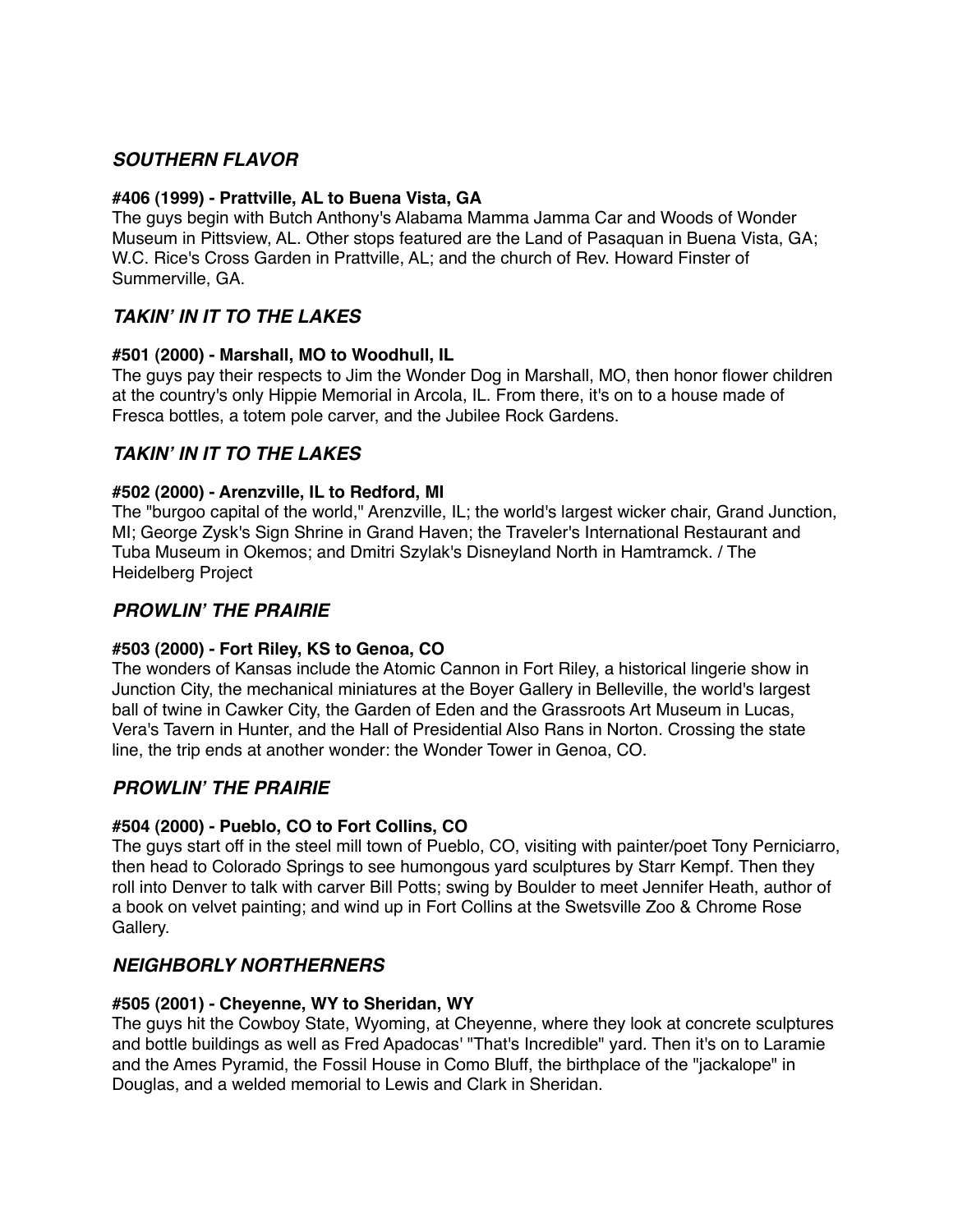# *NEIGHBORLY NORTHERNERS*

### **#506 (2001) - Joliet, MT to Regent, ND**

Sights under Montana's Big Sky include Charles Ringer's sculptures in Joliet, the not-to-bemissed "peeing ox" sculpture near Bozeman, more sculptures at "Urethra Park" in Missoula, Lee Steen's wooden figures in Great Falls, the Buffalo Nickel Buffalo and Ol' Shep statues in Benton, and Tim Anderson's "Little Mansion" in Roundup. Then the guys cross into North Dakota via the Enchanted Highway.

# *MILES & MILES...*

### **#601 (2001) / Beaver, AR to Stuggart, AR**

More adventures in Arkansas: guitar maker Ed Stilley near Beaver Lake, sculptor Finton Shaw in Conway, the Old Mill and World's Second Largest Sundial in North Little Rock, and the Coat of Many Duck Heads at the Agricultural Museum in Stuttgart.

# *MILES & MILES...*

### **#602 (2001) - Mena, AR to Port Arthur, TX**

Giant chain-link sculptures by Robert Wells in Grannis, AR; the legend of the Boggy Creek Monster in Texarkana; Charles Stagg's amazing home and artwork outside Beaumont, TX; and the Art Museum of Southeast Texas in Beaumont. / Eye of the World / X-meah

# *SOUTHERN FLAVOR*

### **#603 (2001) - Chauvin, LA to Abita Springs, LA**

Heading into the bayous of Louisiana, the guys visit Kenny Hill's Garden of Salvation in Chauvin. Then it's on to the Big Easy, New Orleans, to meet folk artists Dr. Bob and Big Al Taplet. On the Pearl River north of Lake Ponchartrain, Mike confronts his fear of alligators. And in Covington, the crew drops in on the wild and wacky UCM Museum.

# *SOUTHERN FLAVOR*

### **#604 (2001) - Ocean Springs, MS to Vicksburg, MS**

Mississippi wonders: the Walter Anderson Museum in Ocean Springs, Bette Mott's Gingerbread House Tour in McComb, Earl Simmon's Folk Art Gallery in Bovina, Vicksburg painter Kenneth Humphreys, and the amazing roadside attraction known as Margaret's Grocery.

# *NEIGHBORLY NORTHERNERS*

# **#605 (2001) - Kidder, MO to Minneapolis, MN**

The World's Largest Coffeepot in Stanton, IA; another Big Ball of Twine in Darwin, MN; the Museum of Questionable Medical Devices in Minneapolis; and Louis Wippich's Molehill in Sauk Rapids, MN.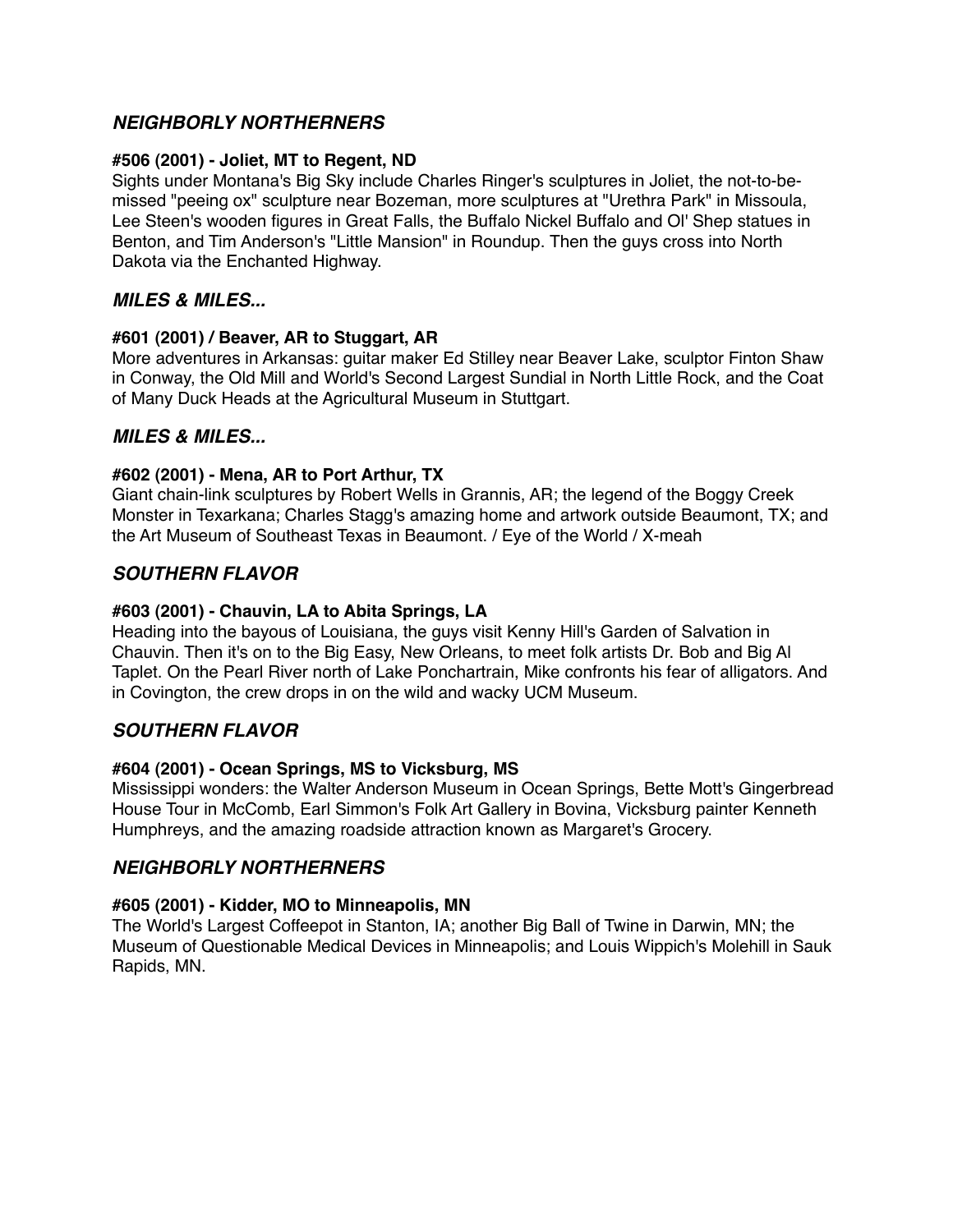# *TAKIN***'** *IN IT TO THE LAKES*

### **#606 (2001) - Osseo, WI to Pardeeville, WI**

Wisconsin wonders: LaReau's World of Miniatures in Pardee; Clyde Winia's dinosaur marsh outside Marshfield; the Kohler Art Center in Sheboygan, where even the bathrooms are fun; and dentist and prolific artist Rudy Rotter of Manituwoc.

# *EASTERN WEASELING*

### **#701 (2003) - Columbia, MO to Versailles, KY**

A backyard roller coaster in Indiana, the never-quite-finished medieval castle between Lexington and Versailles, and woodcarver Marvin Finn of Louisville. / Hard Day's Nite B&B

# *EASTERN WEASELING*

### **#702 (2003) - Morehead, KY to Hurricane, WV**

Folk artist Minnie Adkins of Isonville, Jessie & Ronald Cooper, Rev. Herman Hayes, and West Virginia sculptor/painter Earl Albert Gray. / Kentucky Folk Art Center

# *EASTERN WEASELING*

### **#703 (2003) - Mt. Airy, NC to Prospect Hill, NC**

In North Carolina, the guys visit Sam "The Dot Man" McMillan in Winston-Salem and Clyde Jones' "Critter Crossing" in Bynum. / Benny Carter, Hubert Walters.

# *EASTERN WEASELING*

### **#704 (2003) - Raleigh, NC to Lucama, NC**

Stops in North Carolina include Q.J. Stephenson's Trapper's Lodge in Garysburg and Vollis Simpson's Incredible Windmill Park in Lucama. / Richard Brown

# *EASTERN WEASELING*

### **#705 (2003) - Floyd, VA to Colonial Beach, VA**

Virginia marvels, including Richard Howell's yard art near Richmond and the Throne of the Third Millennium in Williamsburg. / Melissa Polhamus, John Anderson

# **EASTERN WEASELING**

### **#706 (2003) - Baltimore, MD to Washington, DC**

The American Museum of Visionary Art in Baltimore and the Squished Penny Museum in Washington, DC.

# *NEXT STOP NEW ENGLAND*

### **#801 (2004) - Loveland, OH to Columbus, OH**

In Loveland, OH, the guys marvel at the enchanting Château LaRoche, a Norman-style castle built by one visionary man and his "Knights of the Golden Trail" over the course of 30 years. In Wapokeneta, they stop by Jim Bowsher's yard for a look at the Temple of Tolerance, a giant rock sculpture he erected without the use of a single power tool.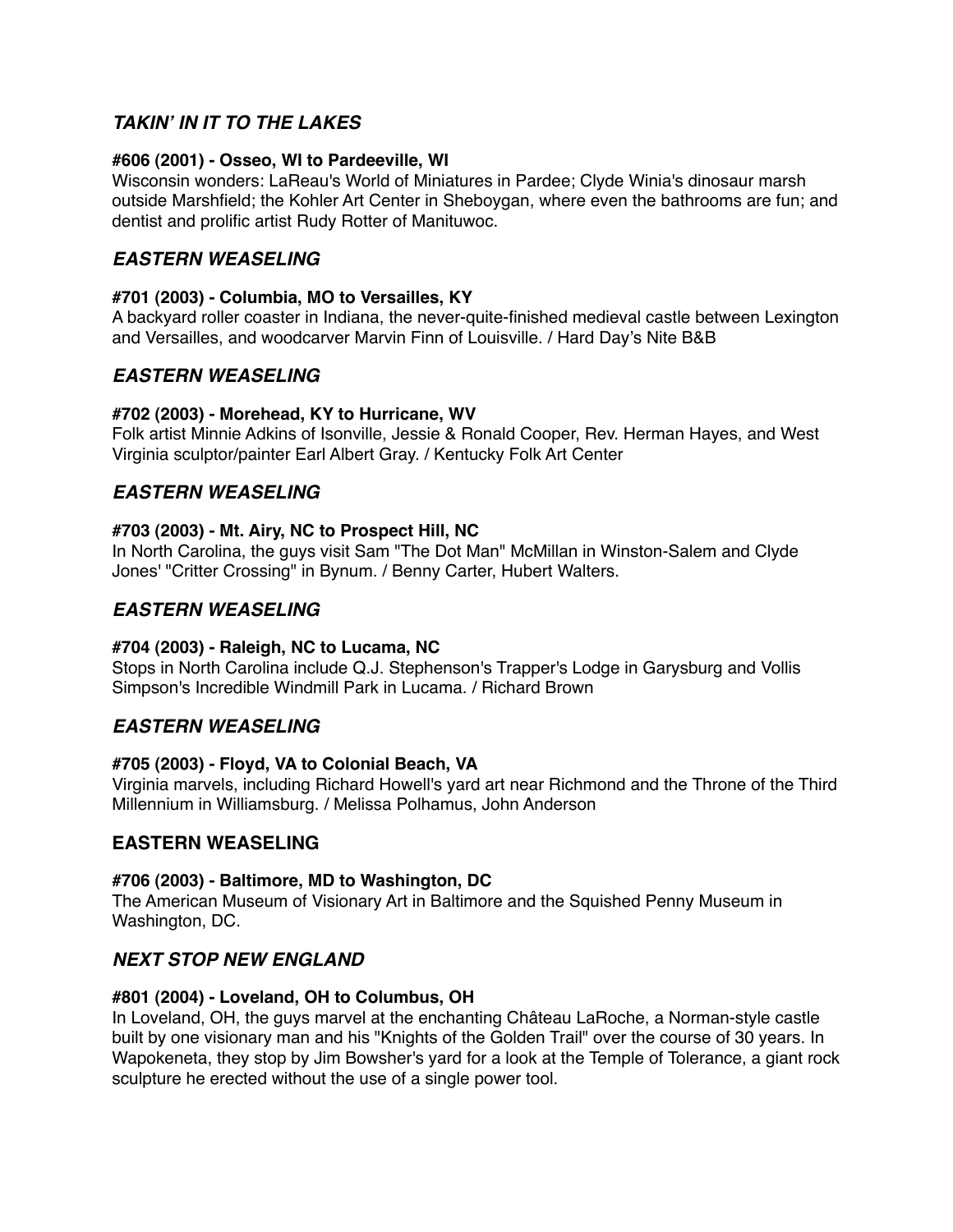# *NEXT STOP NEW ENGLAND*

# **#802 (2004) - Zanesville, OH to Shartlesville, PA**

In Ohio, the guys stop at the Warther Carvings Museum in Dover, which houses Ernest Warther's intricate carvings of the history of the steam engine, Lincoln's funeral train, and other historical subjects. Moving on to Pennsylvania and the Pittsburgh area, they encounter homemade instrument maker Karl Mullen, painter Kathleen Ferri, and the ultimate "tiny town" of **Shartlesville** 

# *NEXT STOP NEW ENGLAND*

### **#803 (2004) - Bethlehem, PA to Newark, NJ**

Visits with Pennsylvania artist Mr. Imagination (Bethlehem), who survived a shooting and emerged from his near-death experience with a desire to make art from found objects, and Isaiah Zagar (Philadelphia), whose quest to "tile the world" can be seen at work in some incredible mosaics in and on buildings along South Street. / Kevin Sampson

# **NEXT STOP NEW ENGLAND**

### **#804 (2004) - Montague, NJ to Pittsford, VT**

The guys visit an "illuminated garden" at Luna Parc, a fantasy world in the woods created by Ricky Boscarino in Montague, NJ. Heading into New York, they stumble upon a yard full of heads carved by Ted Ludwiczak of Haverstraw, who retired from his job as a contact lens maker and started carving at 67. Back across the state line, they discover the intricate thread artwork created by Troy's Ray Materson from unraveled socks.

# *NEXT STOP NEW ENGLAND*

### **#805 (2004) - Burlington, VT to Stonington, ME**

Randy, Mike, and Don cross a rare floating bridge in Brookfield, VT—though not without some trepidation—to get to Gayleen Aiken in Barre. She's a painter, musician, puppeteer, and allaround force of nature, now in her early 70s, who says she made her first art at age 3. At St. Johnsbury's Fairbanks Museum, they see some even older art: a collection of patriotic and whimsical woven pieces incorporating the bodies of insects, created by a New Jersey man in the 1800s. / Hope Cemetery

# *NEXT STOP NEW ENGLAND*

### **#806 (2004) - Bath, ME to Providence, RI**

The guys linger a bit—possibly a bit too long—in the Loony Lagoon in Bath, ME, where Phillip Day, a retired shipbuilder, has some pretty wacky yard art. In Pigeon Cove, MA, they visit Ellis Stenman's environmentally aware Paper House, which includes desks, radios, and clocks all made from newspapers.

# *BACK TO THE BREADBASKET*

### **[#901](http://www.ket.org/tvschedules/episode.php?nola=RVAR++000901) (2005) - Kansas City, MO to Lucas, KS**

A collection of Kansas wonders: pun-tastic assemblage maker John Woods in Kansas City, 93 year-old chewing gum artist Betty Milliken in Lawrence, Kracht's Castle in Junction City, and the World's Largest Collection of the World's Smallest Versions of the World's Largest Things in Lucas.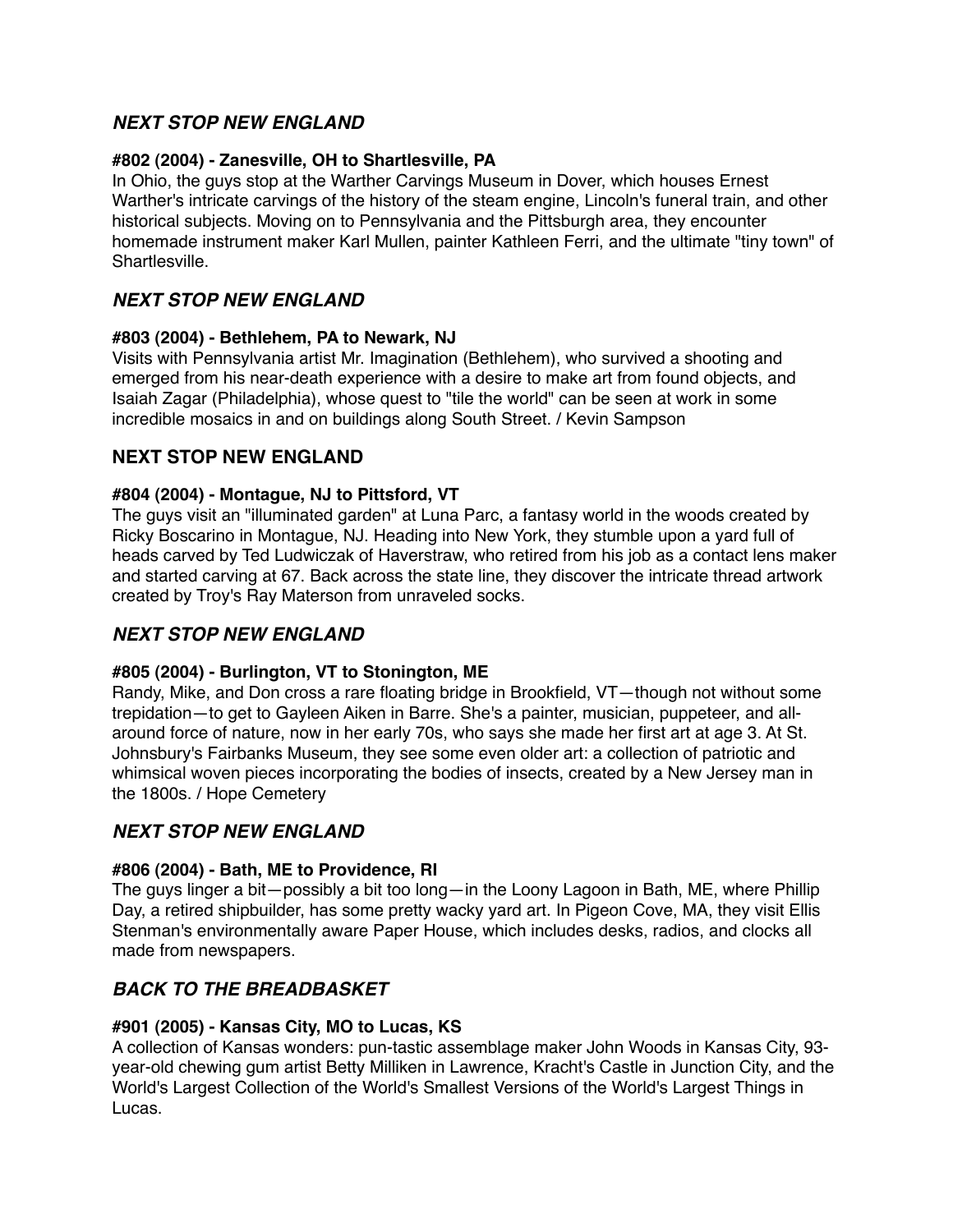# *BACK TO THE BREADBASKET*

### **#902 (2005) - La Crosse, KS to Waxahachie, TX**

Sign maker M.T. Liggett in Mullinville, KS; carver Glenn Stark in Kingman, KS; Wichita rock gardener Dan Beck; a tiny chapel in Ardmore, OK; scrap metal sculptor David Strickland in Red Oak, TX; and the Webb Gallery of Outsider Art in Waxahachie, TX.

# *BACK TO THE BREADBASKET*

### **[#903](http://www.ket.org/tvschedules/episode.php?nola=RVAR++000903) (2005) - Huntsville, TX to Houston, TX**

A giant Sam Houston in Huntsville, TX, plus two stops in Houston: the annual Art Car Parade and Cleveland "Flower Man" Turner.

# *BACK TO THE BREADBASKET*

### **[#904](http://www.ket.org/tvschedules/episode.php?nola=RVAR++000904) (2005) - Katy, TX to San Antonio, TX**

More Texas sites and sights: a Chinese extravaganza known as the Forbidden Gardens in Katy, a big pecan in Seguin, the Rev. Seymour Perkins, Ed Clark's Christmas House, and the Toilet Seat Art Museum in San Antonio. / Sam Mirelez / Dionicio Rodriguez

# *BACK TO THE BREADBASKET*

### **#905 (2005) - Caplinger Mills, MO to St. Louis, MO**

Dinosaur World and Mitchell's Folly Folk Art Gallery in Eureka Springs, AR; painter David Kontra in Hartville, MO; barbecue in a cave in Richland, MO; trick-shot pool player Charles "Spitball" Darling in Washington, MO; and more from the City Museum in St. Louis.

# *BACK TO THE BREADBASKET*

### **#906 (2005) - Mexico, MO to Fort Dodge, IA**

Elvis jumpsuit maker Kay Murphy in Mexico, MO; scrap metal welder Bob Smithy in Plevna, MO; a great grotto at Mt. Mercy College in Cedar Rapids, IA; the World's Largest Cheeto in Algona, IA; and Dick Kopp's Planet Garbage creations in Fort Dodge, IA.

# *PEACHES, BEACHES, GATORS & GRITS*

# **#1001 (2005) - Lebanon, TN to East Ellijay, GA**

The Caveman Head at Cuz's Antiques in Lebanon, TN; the Museum of Appalachia in Norris, TN; an old gas station with an airplane theme in Knoxville, TN; Millennium Manor in Alcoa, TN; Bucket Man (Danny Hoskinson) in Benton, TN; the UFO House in Chattanooga, TN; Ab the Flagman in Morganton, GA; and the Pig Hill of Fame at Poole's BBQ in East Ellijay, GA.

# *PEACHES, BEACHES, GATORS & GRITS*

# **#1002 (2005) - Marietta, GA to Athens, GA**

More Georgia oddities: the Big Chicken in Marietta, Tom Haney's Mechanical Masterpieces and Folk Art Park in Atlanta, and a double-barreled cannon in Athens. / Lorenzo Scott, Bob Hart, Harold Rittenberry, Chris Hubbard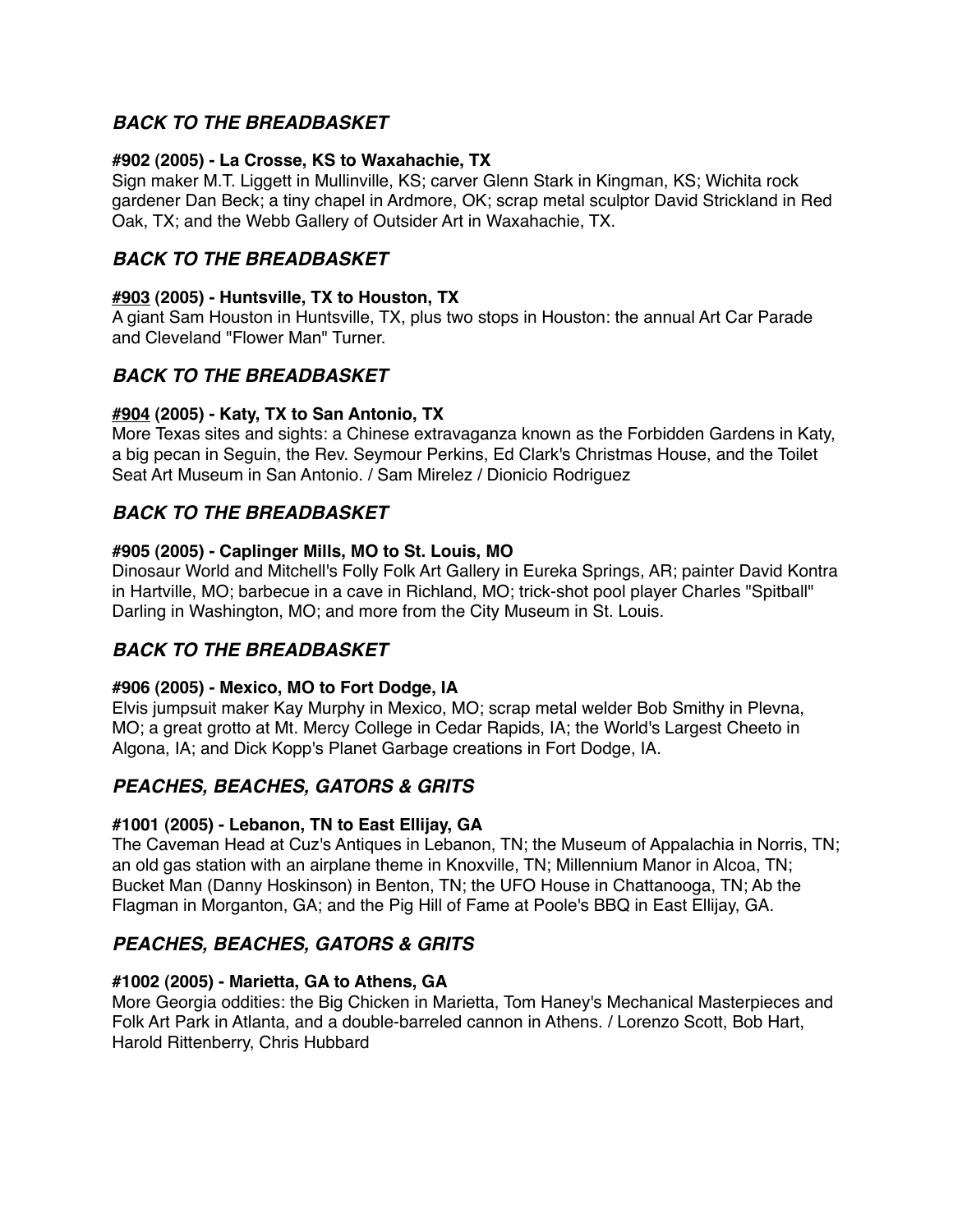# *PEACHES, BEACHES, GATORS & GRITS*

### **#1003 (2005) - Homer, GA to Bishopville, SC**

Joni Mabe's Everything Elvis in Cornelia, GA; the Peach Butt Water Tower in Gaffney, SC; and Pearl Fryar's Topiaries and Button King in Bishopville, SC.

# *PEACHES, BEACHES, GATORS & GRITS*

### **[#1004](http://www.ket.org/tvschedules/episode.php?nola=RVAR++001004) (2005) - Columbia, SC to Kissimmee, FL**

The Chicken Man of Columbia, SC; the UFO Welcome Center in Bowman, SC; Honey the dog cashier in Hardeeville, SC; Castle Ottis in St. Augustine, FL; and Xanadu, Home of the Future in Kissimmee, FL.

# *PEACHES, BEACHES, GATORS & GRITS*

# **[#1005](http://www.ket.org/tvschedules/episode.php?nola=RVAR++001005) (2005) - Boca Raton, FL to Plant City, FL**

Odd sights at Florida sites: the World Famous J Jonny in Boca Raton, Kevin Doyle-Mad Hatter Mufflers in Hollywood, the Coral Castle in Homestead, the World's Smallest Post Office in Ochopee, Solomon's Castle in Ona, and Ruby William's Vegetable & Art Stand in Plant City.

# *PEACHES, BEACHES, GATORS & GRITS*

### **[#1006](http://www.ket.org/tvschedules/episode.php?nola=RVAR++001006) (2005) - Gibsonton, FL to Tallahassee, FL**

Florida features: Giant's Camp Restaurant in Gibsonton, Taft Richardson's Bone Sculptures in Tampa, Todd and Kiaralinda's House of Whimsy in Safety Harbor, Dinosaur Gas Station in Weeki Wachee, Jerry Coker in Gainesville, and Mark Miller and Missionary Mary Proctor in Tallahassee.

# *NO REST IN THE NORTHWEST*

# **[#1101](http://www.ket.org/tvschedules/episode.php?nola=RVAR++001101) (2006) - Moab, UT to Melba, ID**

Randy, Mike, and Don the Camera Guy visit the Hole n' the Rock near Moab, UT and the Gilgal Sculpture Garden in Salt Lake City, then cross over into Idaho for the Idaho Potato Expo, a nuclear submarine, and Cleo's Ferry Museum on the Snake River.

# *NO REST IN THE NORTHWEST*

### **[#1102](http://www.ket.org/tvschedules/episode.php?nola=RVAR++001102) (2006) - Spokane, WA to Seattle, WA**

A building shaped like a milk bottle and a giant Radio Flyer in Spokane, Gehrke Windmill Gardens near the Grand Coulee Dam, Dick & Jane's Art Spot in Ellensburg, Seattle artists Ree Brown and Tim Fowler, and the Walker Rock Garden.

# *NO REST IN THE NORTHWEST*

# **#1103 (2006) - Seattle, WA to Long Beach, WA**

West Coast delights: the Fremont Troll and painter/accordionist Greg Blackstock in Seattle, the Java Jive building in Tacoma, Dan Klennert's Ex-Nihilo Sculpture Park near Elbe, the RichArt Yard in Centralia, the World's Largest Egg in Winlock, and Marsh's Free Museum in Long Beach.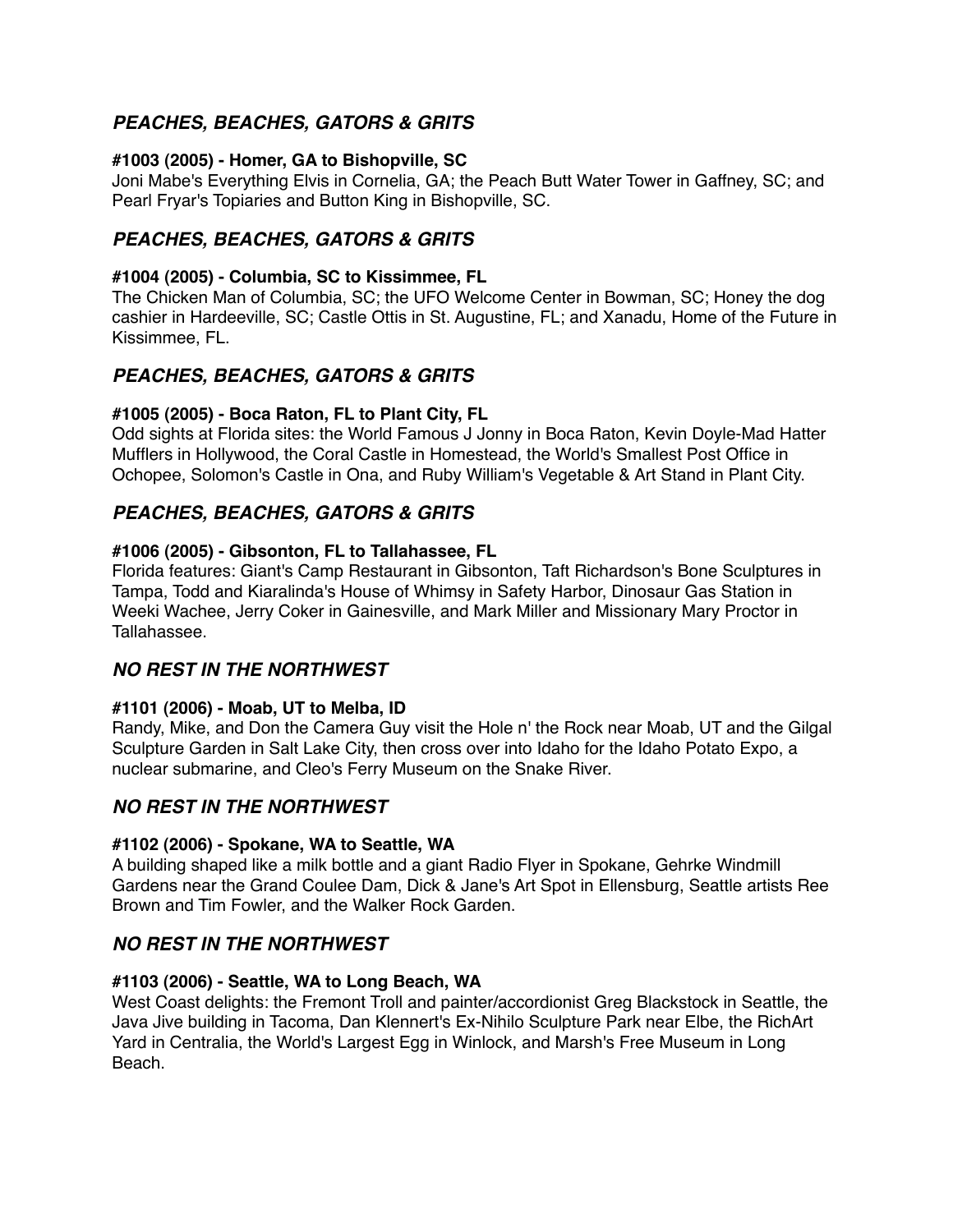# *NO REST IN THE NORTHWEST*

### **#1104 (2006) - Beaverton, OR to Bend, OR**

The guys set out in search of the World's Smallest Park and Portland's Velveteria, then visit a Bomber Gas Station in Milwaukee and painter Rick Bartow in Newport. Between Redmond and Bend, they have adventures at the Funny Farm and Petersen Rock Garden.

# *NO REST IN THE NORTHWEST*

### **#1105 (2006) - Grants Pass, OR to Arcata, CA**

A bird's-eye view from the Out 'n' About Treehouse Resort in Takilma, OR; the remnants of Romano Gabriel's sculpture garden in Eureka, CA; a street-corner encounter with artist Duane Flatmo; artistic activities at the Studio; and a few of the crazy pedaled contraptions at the Kinetic Lab in Arcata.

# *NO REST IN THE NORTHWEST*

### **#1106 (2007) - Ferndale, CA to Sebastapol, CA**

Randy, Mike, and Don the Camera Guy pay a brief visit to the Kinetic Museum in Ferndale and a drive-through tree on the Avenue of the Giants. They also visit visionary painter Reuben Sorensen in Redway, CA; Auburn's sculpting dentist, Ken Fox; Litto's Hubcap Ranch near Pope Valley; junk metal sculptor Patrick Amiot; and filmmaker turned carver Ernie Fosselius in Sebastapol.

# *CALI-ZONA HERE WE COME*

# **#1107 (2007) - Port Costa, CA to Millbrae, CA**

The boys bounce into the Bay Area to visit robot builder Clayton Bailey in Port Costa, CA. In San Francisco, they see Ron Henggeler's Fulton Street Teepee Tower, a giant rubber-band ball, and carver Demi Braceros' work in Cayuga Park. Then it's off to Millbrae and an encounter with futuristic folk artist Stephen Powers.

# *CALI-ZONA HERE WE COME*

# **#1108 (2007) - Clovis, CA to Simi Valley, CA**

California sights: self-taught art and architecture at the Forestiere Underground Gardens in Fresno, the rambling construction by Art Beal known as Nittwitt Ridge in Cambria, Bubblegum Alley in San Luis Obispo, and what remains of Grandma Prisbrey's Bottle Village in Simi Valley.

# *CALI-ZONA HERE WE COME*

# **#1109 (2007) - Los Angeles, CA to Landers, CA**

California sights: Los Angeles' Watts Towers, including a front-yard display called the 10th Wonder of the World; painter Elias Teller in Montebello; the Wigwam Village Motel in Rialto; and Elmer Long's Bottle Garden near Helendale.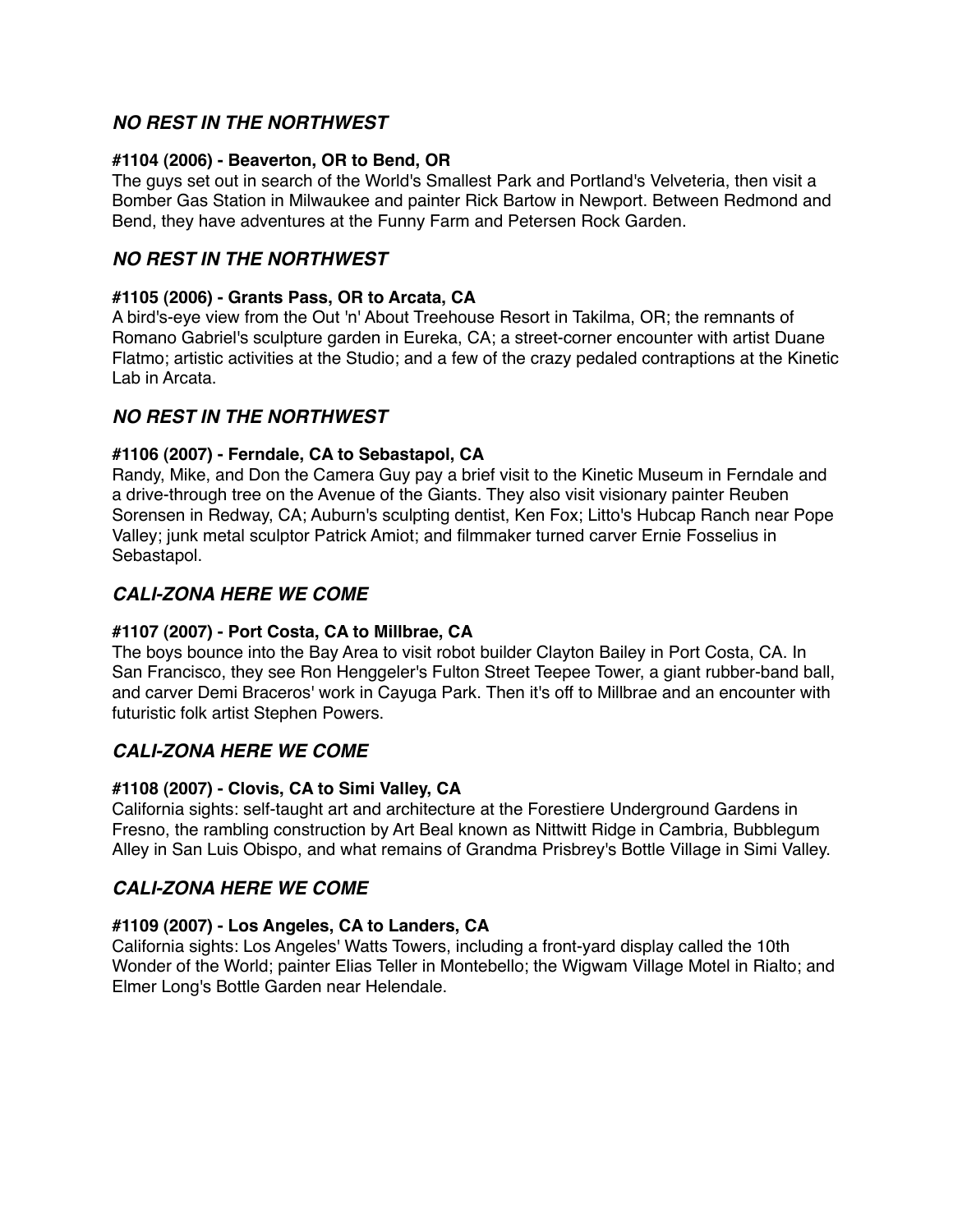# *CALI-ZONA HERE WE COME*

### **#1110 (2007) - Yucca Valley, CA to Escondido, CA**

Noah Purifoy's desert sculptures near Joshua Tree, CA; shipbuilder John Taylor in San Juan Capistrano; Richard Margolin's Rock & Roll House in Encinitas; and Queen Califia's Magic Circle in Escondido.

# *CALI-ZONA HERE WE COME*

### **#1111 (2007) - La Jolla, CA to Scottsdale, AZ**

The Primitive Kool Hair Salon and Art Gallery in Ocean Beach, CA; the Desert View Tower and Boulder Park near Jacumba; Leonard Knight's Salvation Mountain outside Niland; the Space Age Lodge in Gila Bend, AZ; and fire-breathing sculptures by Richard Wizardry in Scottsdale.

# *CALI-ZONA HERE WE COME*

### **#1112 (2007) - Phoenix, AZ to Bisbee, AZ**

The Sunnyslope Rock Garden and Gus Brethauer's Salvage Yard in Phoenix; Jerry Hall's World of Imagination and the Garden of Gethsemane in Tucson; and sculptor/inventor Poe Dismuke in Bisbee, AZ.

# *BI-STATE BROUHAHA*

### **#1113 (2007)**

Castle in Northmoor, MO / Fritz's Union Station Restaurant in Kansas City, KS / Russell Easterwood in Kansas City, MO / Kathy Ruth Neal, Kansas City, MO / Ben Hawkins, Overland Park, KS / Easter Island heads in Overland Park, KS / Sunflower collection / memories of James Perucca environment / stock car racing / exaggerated whimsical postcard collection in Ottawa, KS / Truckhenge near Topeka, KS / chain saw carvings / Barry Grier's garden in Hiawatha, KS / Concordia, KS yard sculptures

# *DESERTS & CANYONS & VEGAS...*

### **#1201 (2008) St. Jo, TX to San Angelo, TX**

Randy, Mike, and Don the Camera Guy visit Robert Bruno's Steel House near Lubbock, Texas, the World's Smallest Skyscraper in Wichita Falls, artist Bobby Peiser, and Jesus Zertuche's Cascada de Piedra Pinta in San Angelo, Texas.

# *DESERTS & CANYONS & VEGAS...*

### **#1202 (2008) - San Angelo, TX to El Paso, TX**

Randy, Mike, and Don the Camera Guy meet sculptor Donald Keeney in San Angelo, Texas, and wander through Oop Land in Iraan, Texas. They also encounter Ran Horn's Van Gogh Gallery in Van Horn, the H&H Carwash, and Casa de Azucar in El Paso.

# *DESERTS & CANYONS & VEGAS...*

### **[#1203](http://www.ket.org/tvschedules/episode.php?nola=RVAR++001203) (2008) - Roswell, NM to Madrid, NM**

Randy, Mike, and Don the Camera Guy frolic awhile in Roswell, then discover Casa de Colores in Las Vegas, N.M., the Tile House and artist Doc Atomic in Albuquerque, and Tammy Tatt2's Tiny Town between Madrid and Cerillos.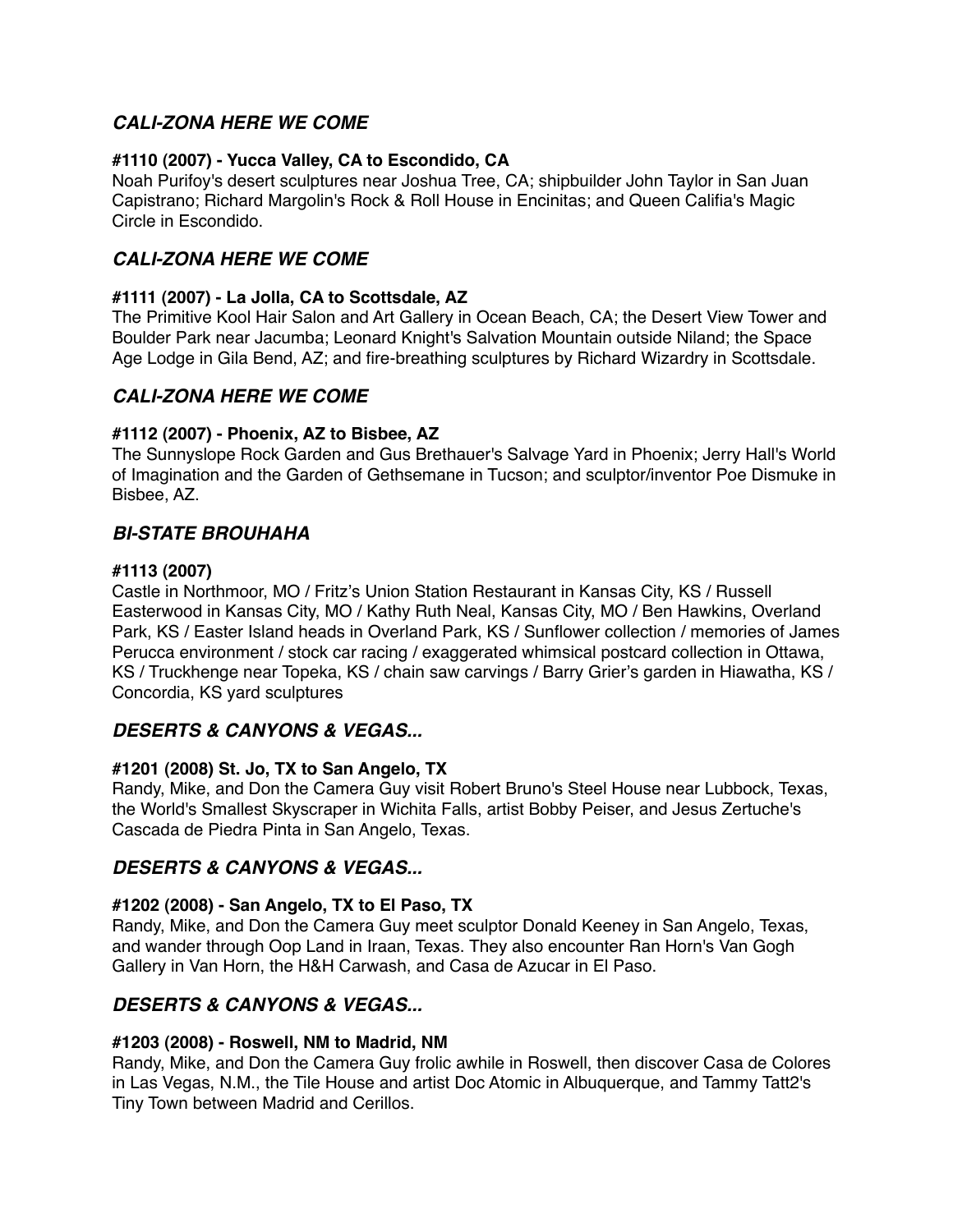# *DESERTS & CANYONS & VEGAS...*

### **#1204 (2008) -Santa Fe, NM to Holbrook, AZ**

Randy, Mike, and Don the Camera Guy find carver Ron Rodriguez Archuleta and santero Nichola Herrera near Santa Fe, then head for Navajo lands to meet artists Mamie Deschellie and Johnson Antonio. Crossing the Arizona line, they discover the Wigwam Village Motel and Stewart's Petrified Wood shop outside Holbrook.

# *DESERTS & CANYONS & VEGAS...*

### **#1205 (2008) - Cornville, AZ to Las Vegas, NV**

Randy, Mike, and Don the Camera Guy speed by Sedona to take in an art complex called Eliphante in Cornville, Ariz. They visit the haunted hotel in Jerome, drive Route 66 into Kingman, and see some yard art in Chloride. They cruise into Las Vegas for a jaw-dropping stop at the Hammargren Home of Nevada History.

### *DESERTS & CANYONS & VEGAS...*

### **#1206 (2008) - Las Vegas, NV to Imlay, NV**

Randy, Mike, and Don the Camera Guy wander off into the desert to see the Goldwell Open Air Sculpture Museum in Rhyolite, a Shoe Tree on the Loneliest Highway, Guru Lane, and Frank van Zandt's amazing Thunder Mountain near Imlay, Nev.

# *(KANSAS)*

### **#1207**

Randy, Mike, and Don the Camera Guy are back in Kansas to see Zoomers Treasures near Pittsburg, meet sculptor Bob Mix in Great Bend, and barbed wire buffalo builder Ernie Poe at the Fort Wallace Museum.

# *(MISSOURI)*

### **#1208**

Randy, Mike, and Don the Camera Guy finally make it to Missouri to see Leila's Hair Museum in Independence, Boathenge in Easley, and on to St. Louis to meet the very prolific Theresa Disney.

# *RUNNIN***'** *ROUND THE RUST BELT*

### **#1301 (2010) - New Harmony, IN to Alexandria, IN**

Kevin Titzer, Loneliest Museum, Geode Grotto, Haunted Train, Big Ball of Paint

# *RUNNIN***'** *ROUND THE RUST BELT*

### **[#1302](http://www.ket.org/tvschedules/episode.php?nola=RVAR++001208) (2010) - Newark, OH to Cleveland, OH**

Rick Crooks, Pencil Sharpener Museum, Big Muskie, PR Miller, House of Blues Cleveland

# *RUNNIN***'** *ROUND THE RUST BELT*

### **[#1303](http://www.ket.org/tvschedules/episode.php?nola=RVAR++001208) (2010) - Cleveland, OH to Essex, IL**

Michelangelo Lovelace, Sid Rackoff, Tony Patko's, Bart Powers, Jack Barker